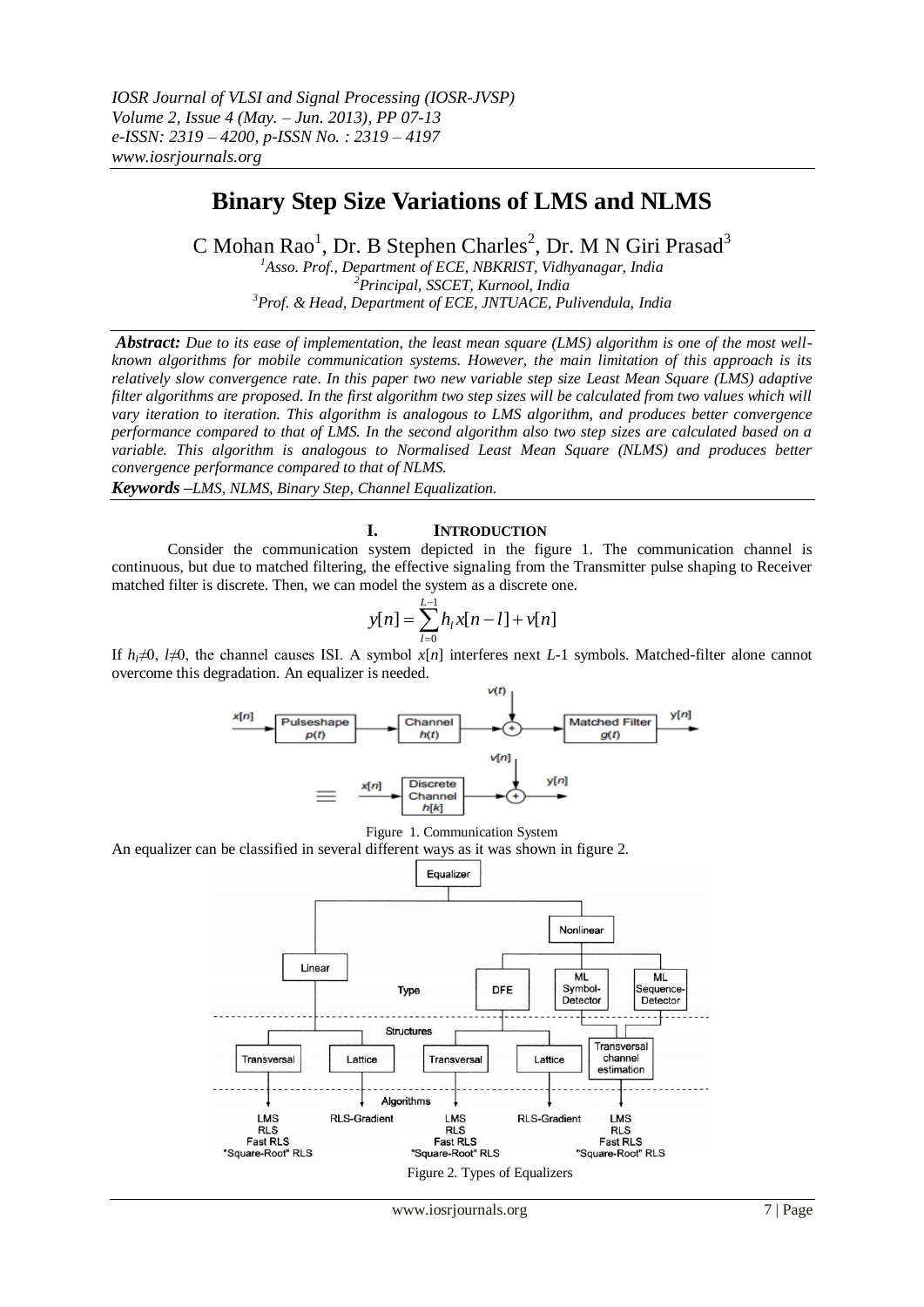# **1.1. Related Work**

In the field of adaptive signal processing, the least mean square (LMS) algorithm is an extensively explored algorithm due to its simplicity [1-3]. The LMS algorithm has been widely used in mobile communications [4–6, 7, 8] such as multi-user detection, adaptive antenna arrays, and equalizations, to name just a few. The main limitation of the algorithm is its convergence rate [6, 10]. That is, the LMS algorithm has the conflicting requirements of a small step-size parameter to reduce mis-adjustment and a large step-size parameter to achieve fast convergence. There are two main categories for methods addressing the convergence rate issue: time-domain and transform-domain methods.

In the time-domain category, researchers constantly look for new methods of step size selection to improve convergence rate. The most common scheme is the gear shifting approach [9], which uses a large step size during the transient state and then shifts to a smaller size during the steady state. Other important timedomain approaches include variable step-size LMS algorithms, which make the step size data-dependent. However, when the input signal is highly colored, LMS algorithms tend to produce a slow convergence rate. Previous methods alleviate the correlation of the input signal by pre-whitening it using a number of transforms, of which the frequency domain versions are more common. Frequency-domain LMS algorithms can increase the convergence speed for broadband signals.

In the current paper two variable step size LMS algorithms are proposed, in which one algorithm named Binary Step Size LMS outperforms LMS and other named Binary Step Size NLMS outperforms NLMS. The rest of the paper was organized as follows. In the next two sections LMS and NLMS algorithms are explained. In the section 4, the binary step size algorithms are presented. The simulation results are given in the section 5 and the section 6 concludes this paper.

# **II. LEAST MEAN SQUARES FILTER (LMS)**

**Least mean squares (LMS)** algorithms are a class of adaptive filter used to mimic a desired filter by finding the filter coefficients that relate to producing the least mean squares of the error signal (difference between the desired and the actual signal). It is a stochastic gradient descent method in that the filter is only adapted based on the error at the current time. It was invented in 1960 by Stanford University professor Bernard Widrow and his first Ph.D. student, Ted Hoff [11].



Figure 3. LMS Adaptive Filtering

## **2.1 Relationship to the least mean squares filter**

The realization of the causal Wiener filter looks a lot like the solution to the least squares estimate, except in the signal processing domain. The least squares solution, for input matrix  $\bf{X}$  and output vector  $\bf{y}$  is

$$
\hat{\beta} = (X^T X)^{-1} X^T y.
$$

The FIR Wiener filter is related to the least mean squares filter, but minimizing its error criterion does not rely on cross-correlations or auto-correlations. Its solution converges to the Wiener filter solution. Most linear adaptive filtering problems can be formulated using the block diagram above. That is, an unknown system  $h(n)$  is to be identified and the adaptive filter attempts to adapt the filter  $\hat{h}(n)$  to make it as close as possible to  $h(n)$ , while using only observable signals  $x(n)$ ,  $d(n)$  and  $e(n)$ ; but  $y(n)$ ,  $v(n)$  and  $h(n)$  are not directly observable. Its solution is closely related to the Wiener filter.

The basic idea behind LMS filter is to approach the optimum filter weights  $(R^{-1}P)$ , by updating the filter weights in a manner to converge to the optimum filter weight. The algorithm starts by assuming a small weights (zero in most cases), and at each step, by finding the gradient of the mean square error, the weights are updated. That is, if the MSE-gradient is positive, it implies, the error would keep increasing positively, if the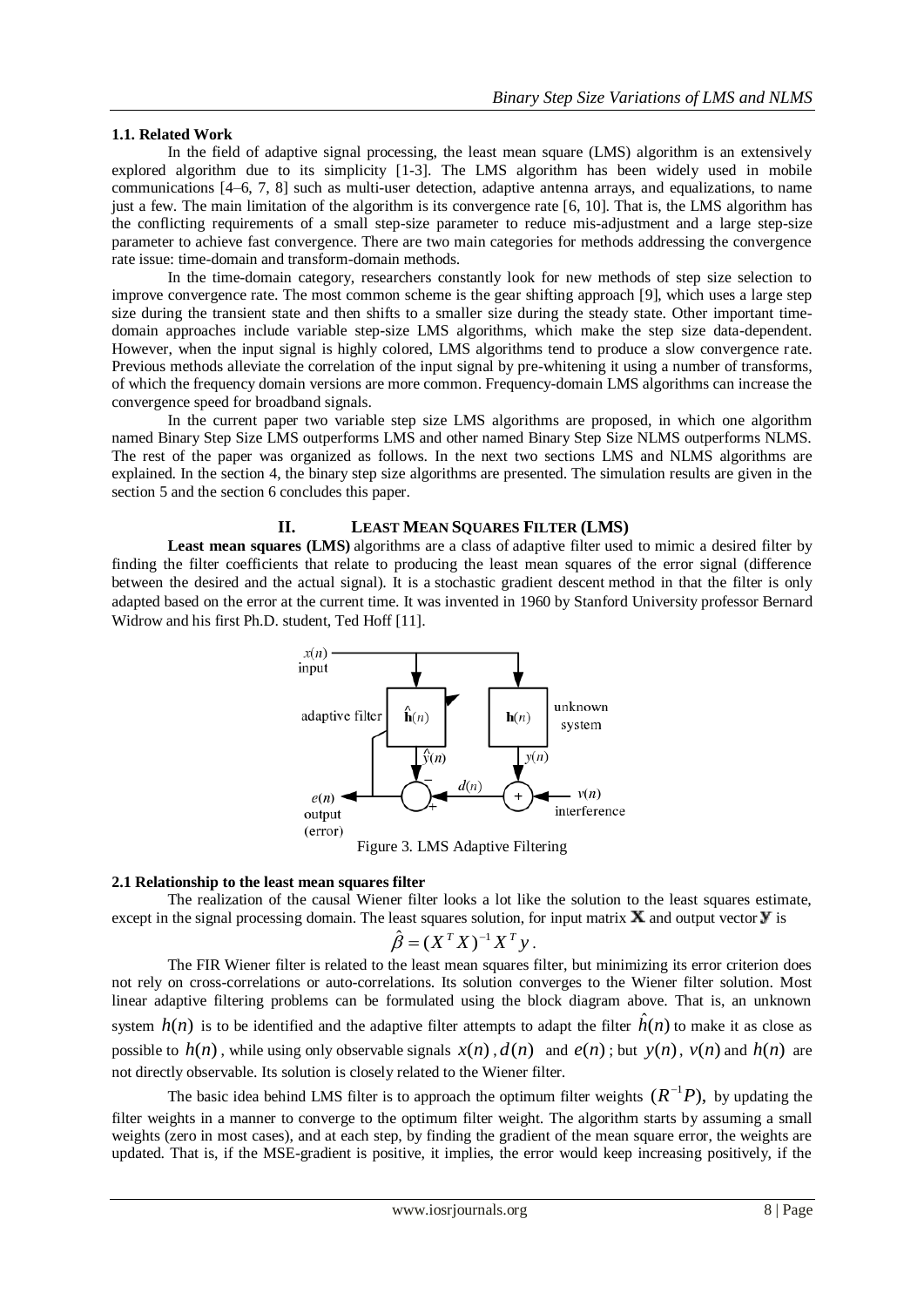same weight is used for further iterations, which means we need to reduce the weights. In the same way, if the gradient is negative, we need to increase the weights. So, the basic weight update equation is :

 $W_{n+1} = W_n - \mu \Delta \varepsilon[n]$ , where  $\varepsilon$  represents the mean-square error. The negative sign indicates that, we need to change the weights in a direction opposite to that of the gradient slope.

The mean-square error, as a function of filter weights is a quadratic function which means it has only one extreme that minimizes the mean-square error, which is the optimal weight. The LMS thus, approaches towards these optimal weights by ascending/descending down the mean-square-error vs filter weight curve.

The LMS algorithm for  $p^{th}$  order algorithm can be summarized as

| Parameters:     | $p$ is the filter order,                       |
|-----------------|------------------------------------------------|
|                 | $\mu$ is the step size                         |
| Initialization: | $\hat{h}(0)=0$                                 |
| Computation:    | For $n = 0, 1, 2, \ldots$                      |
|                 | $x(n) = [x(n), x(n-1),,x(n-p+1)]^T$            |
|                 | $e(n) = d(n) - \hat{h}^{H}(n)x(n)$             |
|                 | $\hat{h}(n+1) = \hat{h}(n) + \mu e^{*}(n)x(n)$ |

#### **2.2. Convergence and stability in the mean**

As the LMS algorithm does not use the exact values of the expectations, the weights would never reach the optimal weights in the absolute sense, but a convergence is possible in mean. That is even-though, the weights may change by small amounts, it changes about the optimal weights. However, if the variance with which the weights change, is large, convergence in mean would be misleading. This problem may occur, if the value of step-size  $\mu$  is not chosen properly.

If  $\mu$  is chosen to be large, the amount with which the weights change depends heavily on the gradient estimate, and so the weights may change by a large value so that gradient which was negative at the first instant may now become positive. And at the second instant, the weight may change in the opposite direction by a large amount because of the negative gradient and would thus keep oscillating with a large variance about the optimal weights. On the other hand if  $\mu$  is chosen to be too small, time to converge to the optimal weights will be too

large. Thus, an upper bound on  $\mu$  is needed which is given as max  $0 < \mu < \frac{2}{\lambda}$ 

where  $\lambda_{\text{max}}$  is the greatest eigenvalue of the autocorrelation matrix  $R = E\{x(n)x(n)\}\.$  If this condition is not fulfilled, the algorithm becomes unstable and  $\hat{h}(n)$  diverges.

Maximum convergence speed is achieved when  $\mu = \frac{2}{\lambda}$ ,  $\mu = \frac{1}{\lambda_{\text{max}} + \lambda_{\text{min}}}$  $=\frac{2}{1-\frac{1}{2}}$ , where  $\lambda_{\min}$  is the smallest

eigenvalue of R. Given that  $\mu$  is less than or equal to this optimum, the convergence speed is determined by  $\lambda_{\min}$ , with a larger value yielding faster convergence. This means that faster convergence can be achieved when  $\lambda_{\text{max}}$  is close to  $\lambda_{\text{min}}$ , that is, the maximum achievable convergence speed depends on the eigenvalue spread of R. A white noise signal has autocorrelation matrix  $R = \sigma^2 I$  where  $\sigma^2$  is the variance of the signal. In this case all eigenvalues are equal, and the eigenvalue spread is the minimum over all possible matrices. The common interpretation of this result is therefore that the LMS converges quickly for white input signals, and slowly for colored input signals, such as processes with low-pass or high-pass characteristics.

It is important to note that the above upper-bound on  $\mu$  only enforces stability in the mean, but the coefficients of  $\hat{h}(n)$  can still grow infinitely large, i.e. divergence of the coefficients is still possible. A more practical bound is  $0 < \mu < \frac{2}{rr}[R]$ ,  $\lt \mu \lt \frac{2}{tr[R]}$ , where tr[R] denotes the trace of R. This bound guarantees that the coefficients

of  $\hat{h}(n)$  do not diverge (in practice, the value of  $\mu$  should not be chosen close to this upper bound, since it is somewhat optimistic due to approximations and assumptions made in the derivation of the bound).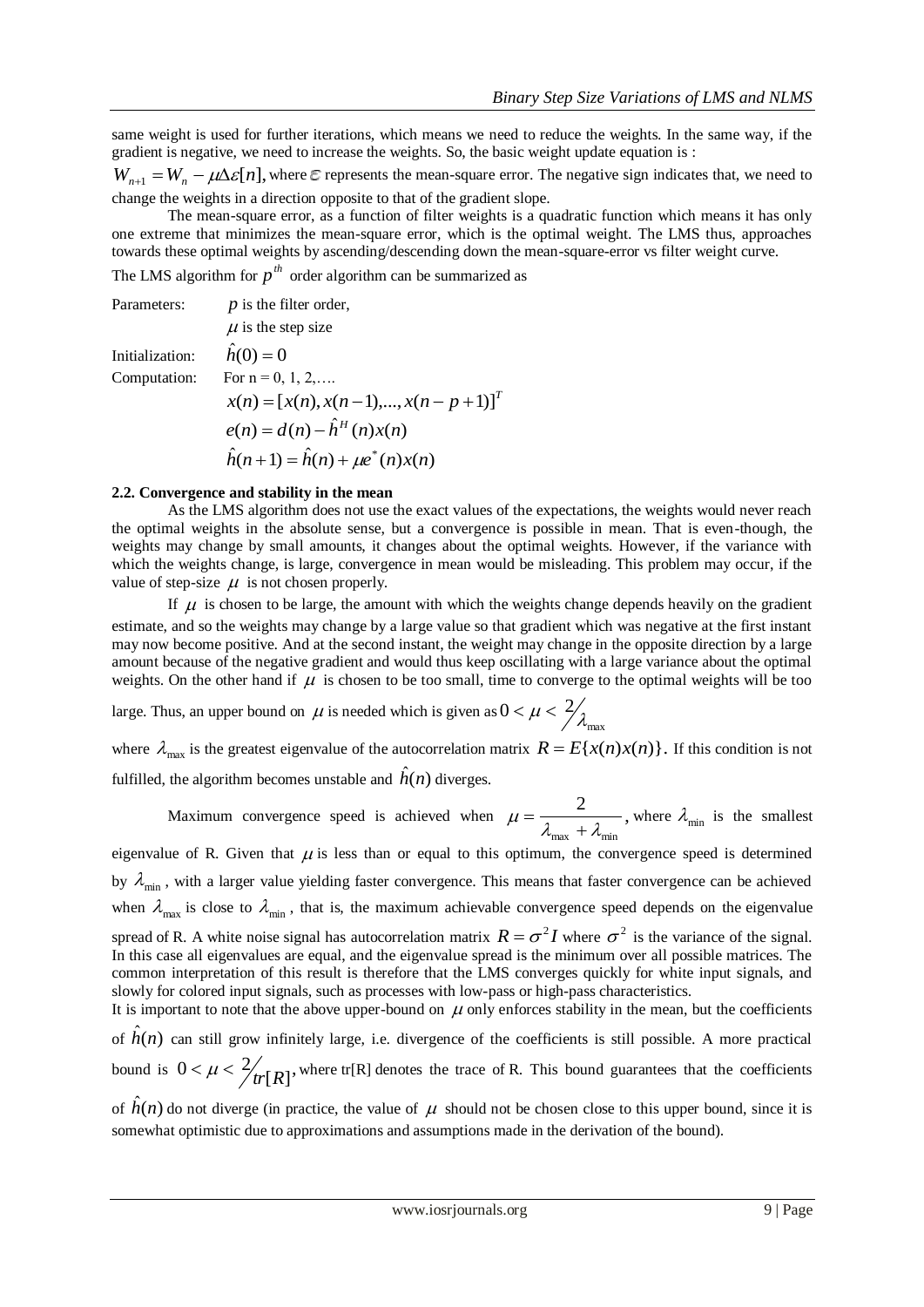## **III. NORMALIZED LEAST MEAN SQUARES FILTER (NLMS)**

The main drawback of the "pure" LMS algorithm is that it is sensitive to the scaling of its input  $x(n)$ . This makes it very hard (if not impossible) to choose a learning rate  $\mu$  that guarantees stability of the algorithm. The *Normalized least mean squares filter* (NLMS) is a variant of the LMS algorithm that solves this problem by normalizing with the power of the input. The NLMS algorithm can be summarized as:

Parameters:  $p$  – filter order

 $\mu$  – step size

Initialization:  $\hat{h}(0) = 0$ 

Computation: For  $n = 0, 1, 2, ...$ 

$$
x(n) = [x(n), x(n-1),...,x(n-p+1)]^{T}
$$
  
\n
$$
e(n) = d(n) - \hat{h}^{H}(n)x(n)
$$
  
\n
$$
\hat{h}(n+1) = \hat{h}(n) + \frac{\mu e^{*}(n)x(n)}{x^{H}(n)x(n)}
$$

#### **3.1. Optimal learning rate**

It can be shown that if there is no interference  $(v(n) = 0)$ , then the optimal learning rate for the NLMS algorithm is  $\mu_{opt} = 1$  and is independent of the input x(n) and the real (unknown) impulse response h(n). In the general case with interference  $(v(n) \neq 0)$  the optimal learning rate is

$$
\mu_{opt} = \frac{E[|y(n) - \hat{y}(n)|^2]}{E[|e(n)|^2]}
$$

The results above assume that the signals  $v(n)$  and  $x(n)$  are uncorrelated to each other, which is generally the case in practice.

## **IV. BINARY STEP SIZE ALGORITHMS**

# **4.1. Binary Step Size LMS (BSSLMS)**

Here, we have two step sizes calculated from 2 values, delta and deviation. When the error increases from the previous value of error step size is delta+deviation. And when the error decreases from its previous value step size is delta-deviation. It has been found that this converges nearly as fast as NLMS algorithm.

#### **4.2. Binary Step Size NLMS (BSSNLMS)**

Here, we have two step sizes calculated from a single value delta. When the error increases from the previous value of error step size is delta+0.01. And when the error decreases from its previous value step size is delta-0.01. It has been found that this converges nearly as fast as NLMS algorithm, plus an added advantage that the mean square error decreases as compared to NLMS.

### **V. SIMULATION RESULTS**

The performance of proposed as well as LMS and NLMS are presented in this section. In general the mean square error has to reach zero as soon as possible. But in practice, because of random nature of various phenomena makes it difficult for the automated systems to serve the purpose. The basic algorithm in the adaptive filtering, the LMS, initializes the process of predicting the unknown system or channel. But because of same step size the LMS takes considerable amount of time as well as complexity, modification of LMS in different ways are proposed in the literature. The performance of LMS algorithm is shown in the part a figures 5, 6 and 7. In fig. 5, the Mean Square Error (MSE) is plotted with respect to number of iterations with inherently represents the time to converge. As can be observed, in the case of LMS, the maximum value of MSE is around 0.45. The MSE is under 0.05 after 50 iterations. But even after 500 iterations also the error is not less than 0.01. In the Normalized LMS algorithm on the other hand the MSE has a maximum value around 0.85.

The MSE is greater than 0.05 even till 100 iterations. From that point onwards the MSE is less than even 0.01. In the case BSSLMS, the maximum value of MSE is around 0.45. The MSE is less than 0.05 by 25 iterations itself. From 50 iterations onwards the MSE is less than 0.01. In the case BSSLMS, the maximum value of MSE is around 0.38. The MSE is greater than 0.1 even till 50 iterations. From 100 iterations onwards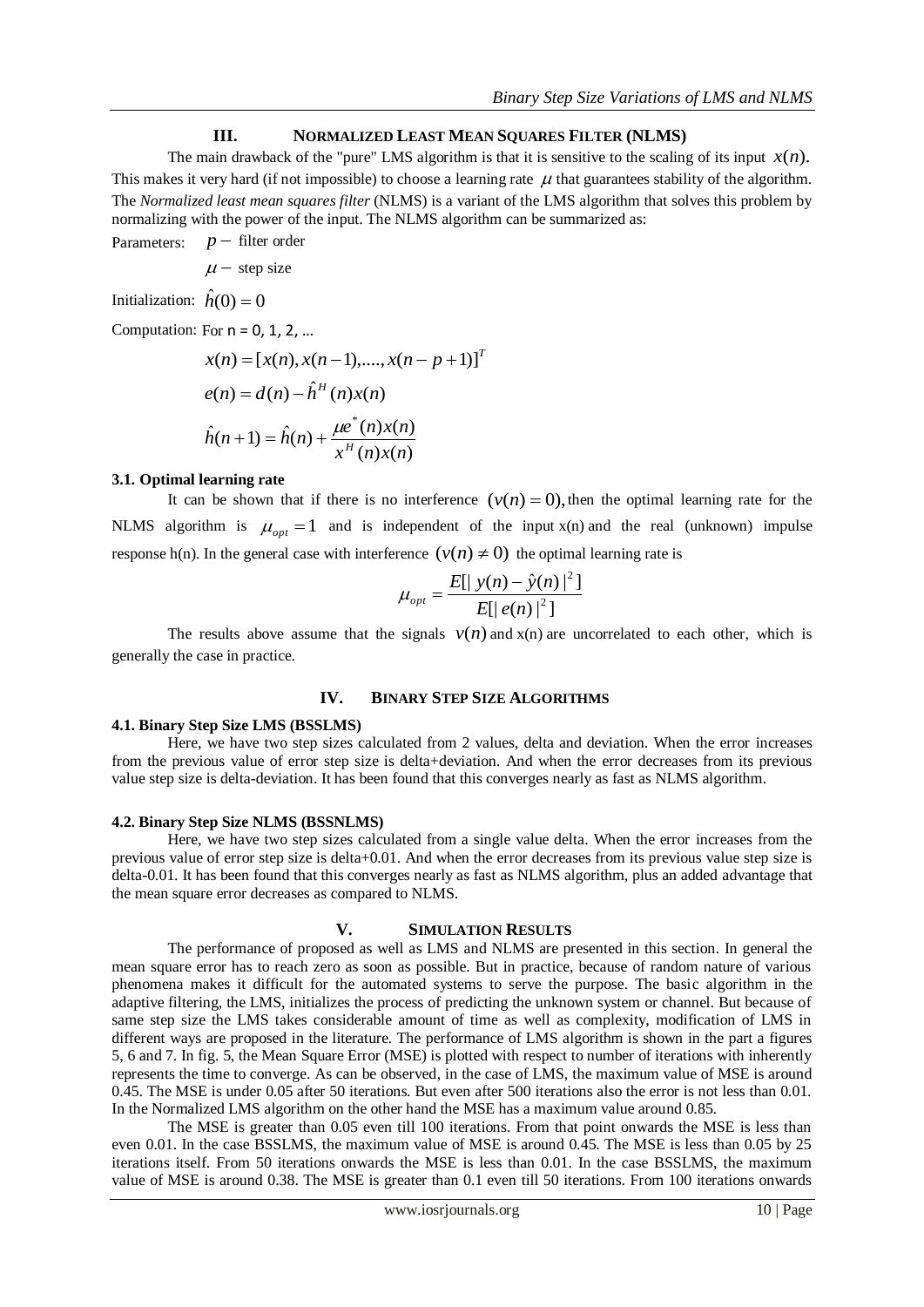the MSE is less than 0.005.

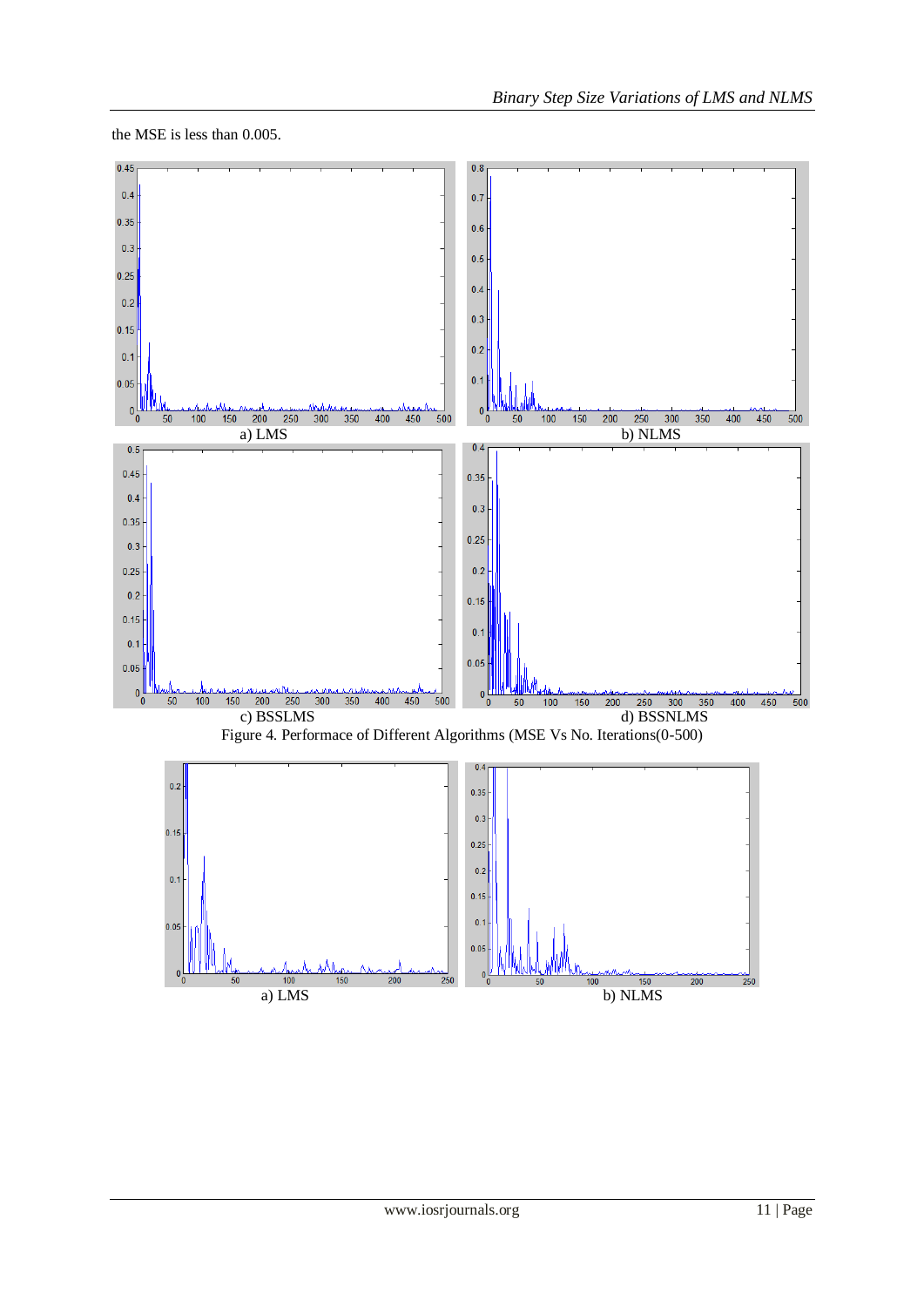

#### **VI. CONCLUSIONS**

The proposed two algorithms are producing comparatively good results when compared with LMS and NLMS. The BSSLMS has excellent delay in the MSE in the first 25 iterations by that the average MSE, if we consider, would be very less compared to all the algorithms of our interest. The BSSNLMS on the other hand, has high MSE in the initial iterations but after 100 iterations the MSE almost 0.005 and it is still reducing in the further iterations. By that we can conclude that the proposed algorithms outperform the well-known LMS and NLMS. The obtained are comparable to those of [11]-[13].

### **REFERENCES**

### **Journal Papers:**

- [1] W.-P. Ang, B. Farhang-Boroujeny, "A new class of gradient adaptive step-size LMS algorithms". IEEE Trans. Signal Process. **49**, 805–810 (2001).
- [2] C. Gazor, "Predictions in LMS-type adaptive algorithm for smoothly time-varying environments". IEEE Trans. Signal Process. **47**, 1735–1739 (1999).
- [3] D.G. Manolakis, V.K. Ingle, M.S. Kogan, "*Statistical and Adaptive Signal Processing",* McGraw-Hill, New York, 2000.